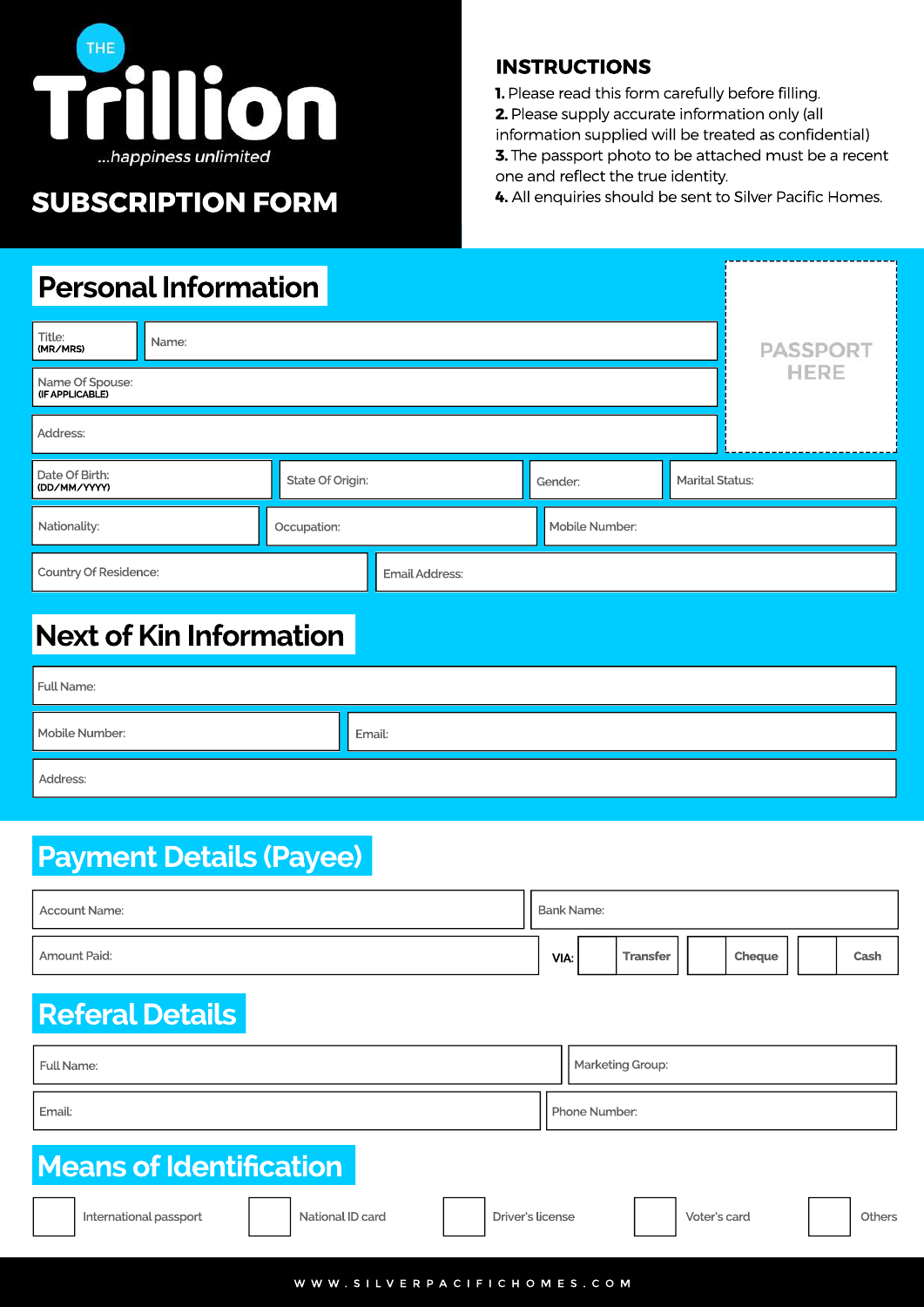# **Property Details**

| <b>PLEASE</b><br><b>TICK V</b> | 1 BEDROOM<br><b>APARTMENT</b> | 2 BEDROOM<br><b>APARTMENT</b> | <b>3 BEDROOM</b><br><b>APARTMENT</b> | <b>3 BEDROOM</b><br><b>TERRACE +</b><br>BQ | <b>4 BEDROOM</b><br>TERRACE +<br>BQ | 2 BEDROOM<br><b>DUPLEX</b><br><b>FULLY</b><br><b>DETACHED</b> | <b>3 BEDROOM</b><br><b>DUPLEX</b><br><b>FULLY</b><br><b>DETACHED</b> |
|--------------------------------|-------------------------------|-------------------------------|--------------------------------------|--------------------------------------------|-------------------------------------|---------------------------------------------------------------|----------------------------------------------------------------------|
| NO. OF<br><b>UNITS:</b>        |                               |                               |                                      |                                            |                                     |                                                               |                                                                      |
| <b>INSTALL</b><br><b>MENT:</b> |                               |                               |                                      |                                            |                                     |                                                               |                                                                      |
| <b>6 MONTHS</b><br>(OUTRIGHT)  |                               |                               |                                      |                                            |                                     |                                                               |                                                                      |
| <b>12 MONTHS</b><br>(OUTRIGHT) |                               |                               |                                      |                                            |                                     |                                                               |                                                                      |
| 18 MONTHS<br>(OUTRIGHT)        |                               |                               |                                      |                                            |                                     |                                                               |                                                                      |
| 24 MONTHS<br>(OUTRIGHT)        |                               |                               |                                      |                                            |                                     |                                                               |                                                                      |

## **3 MILLION NAIRA INITIAL DEPOSIT**

# **Declaration**

|  |                                                                                                        |                                                                                                                                                                                 | hereby declare that all the information provided on this |  |  |  |  |
|--|--------------------------------------------------------------------------------------------------------|---------------------------------------------------------------------------------------------------------------------------------------------------------------------------------|----------------------------------------------------------|--|--|--|--|
|  | subscription form for the purpose of obtaining properties is true and correct to the best of knowledge |                                                                                                                                                                                 |                                                          |  |  |  |  |
|  |                                                                                                        | Date                                                                                                                                                                            |                                                          |  |  |  |  |
|  |                                                                                                        | <b>Payment options</b>                                                                                                                                                          | <b>DOLLAR</b>                                            |  |  |  |  |
|  | <b>ZENITH</b>                                                                                          | <b>GTBank</b>                                                                                                                                                                   | <b>ACCOUNT</b><br><b>GTBank</b>                          |  |  |  |  |
|  | <b>ACCOUNT NO:</b><br>1014432931                                                                       | <b>ACCOUNT NO:</b><br>0162022242                                                                                                                                                | <b>ACCOUNT NO:</b><br>0606879564                         |  |  |  |  |
|  |                                                                                                        | <b>ACCOUNT NAME:</b><br><b>SILVER PACIFIC TECHNOLOGIES LIMITED</b>                                                                                                              |                                                          |  |  |  |  |
|  |                                                                                                        | <b>OFFICE ADDRESS:</b><br><b>1ST FLOOR, ALPHA HYDROCARBON, FUEL STATION,</b><br>KM 22, LEKKI-EPE EXPRESSWAY. ABIJO, LAGOS<br><b>EMAIL US AT:</b><br>INFO@SILVERPACIFICHOMES.COM | a better real estate experience                          |  |  |  |  |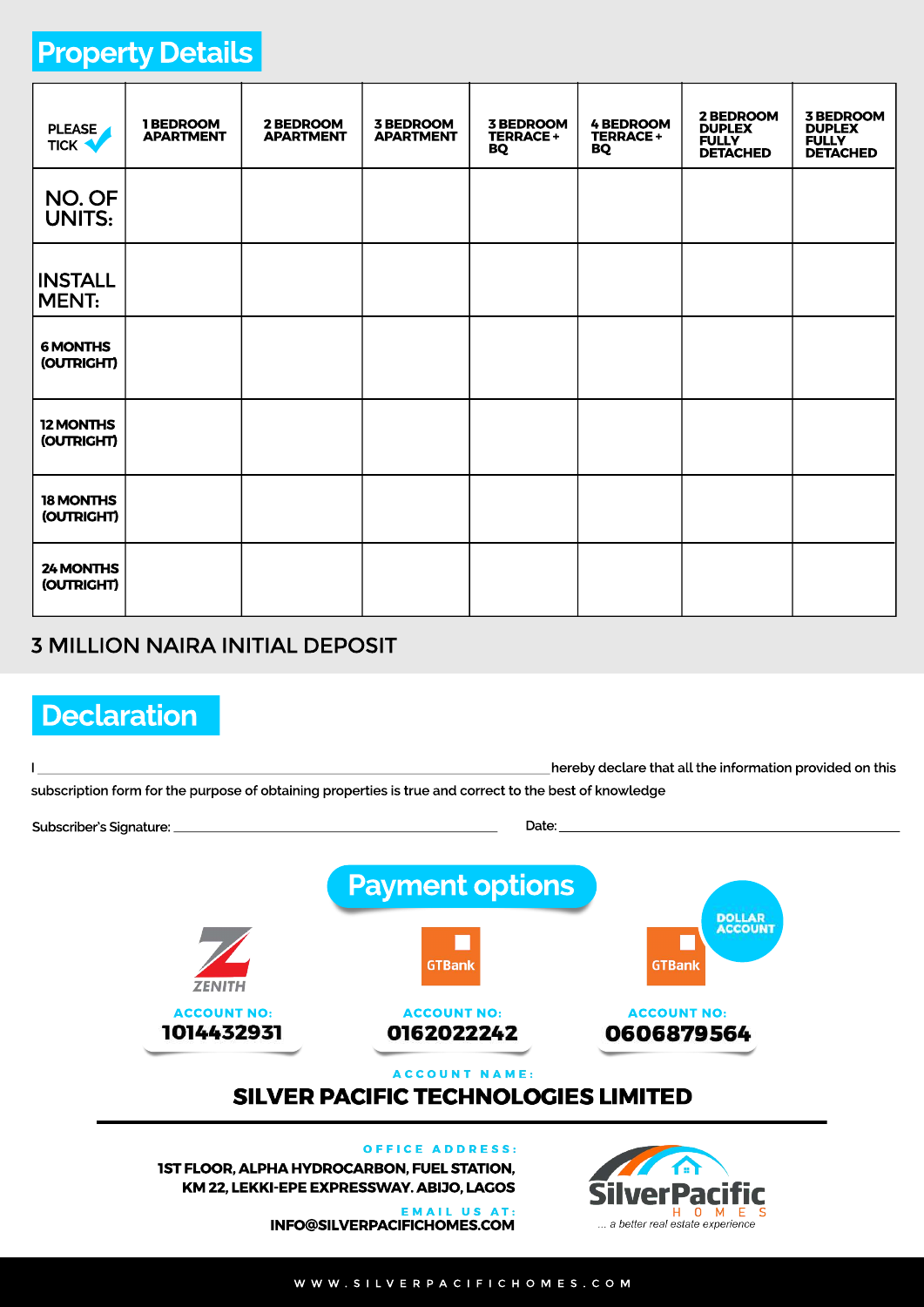# **FAQ** FREQUENTLY ASKED **QUESTIONS**

## **Q1:** What is the name of this estate?

## **A:** The Trillion

## **Q2:** Who are the owner/developer of The Trillion?

A: Silver Pacific Homes, a leading real estate company with offices in Lekki, Lagos State.

## **Q3: Where is The Trillion located?**

**A:**The Trillion is situated in Alatunshe Community in Bogije Area, off Lekki Epe Expressway

## **Q4: What title does The Trillion have?**

**A:** Government Approved Excision LS/D/LA2927

#### **Q5:** What are the house types available?

A: 1,2&3 Bedroom apartments (Semi-finished), 3&4 Bedroom terrace + BQ (Semi-finished), 2&3 Bedroom duplex (Semi-finished), Fully finished on clients request only.

## **Q6:** What are the infrastructures to be put in place?

#### A: 1. Interlocked compound

- **2**. Fencing and Gate house
- **3.** Borehole + scafolding
- **4.** Installation of exterior doors only
- **5.** Rendering and plastering of walls
- **6.** Exterior painting
- **7.** Electrical and Mechanical piping and cabling
- **8.** Smart home piping & Cabling
- **9.** A.C piping
- **10.** Internet & Burglar alarm piping

## **The House type Semi-finished exclude the following**

- **1.** Electrical fittings
- **2.** Internal floors and walls finishes (tiles work)
- 4. Kitchen and sanitary fittings
- **5.** Pop ceiling

Other infrastructures to be put in place Facility management building Surveillance camera Drainage system Solar street light Gym and game center

## **Q7: Will there be service charges?**

A: Yes, (Not yet determined)